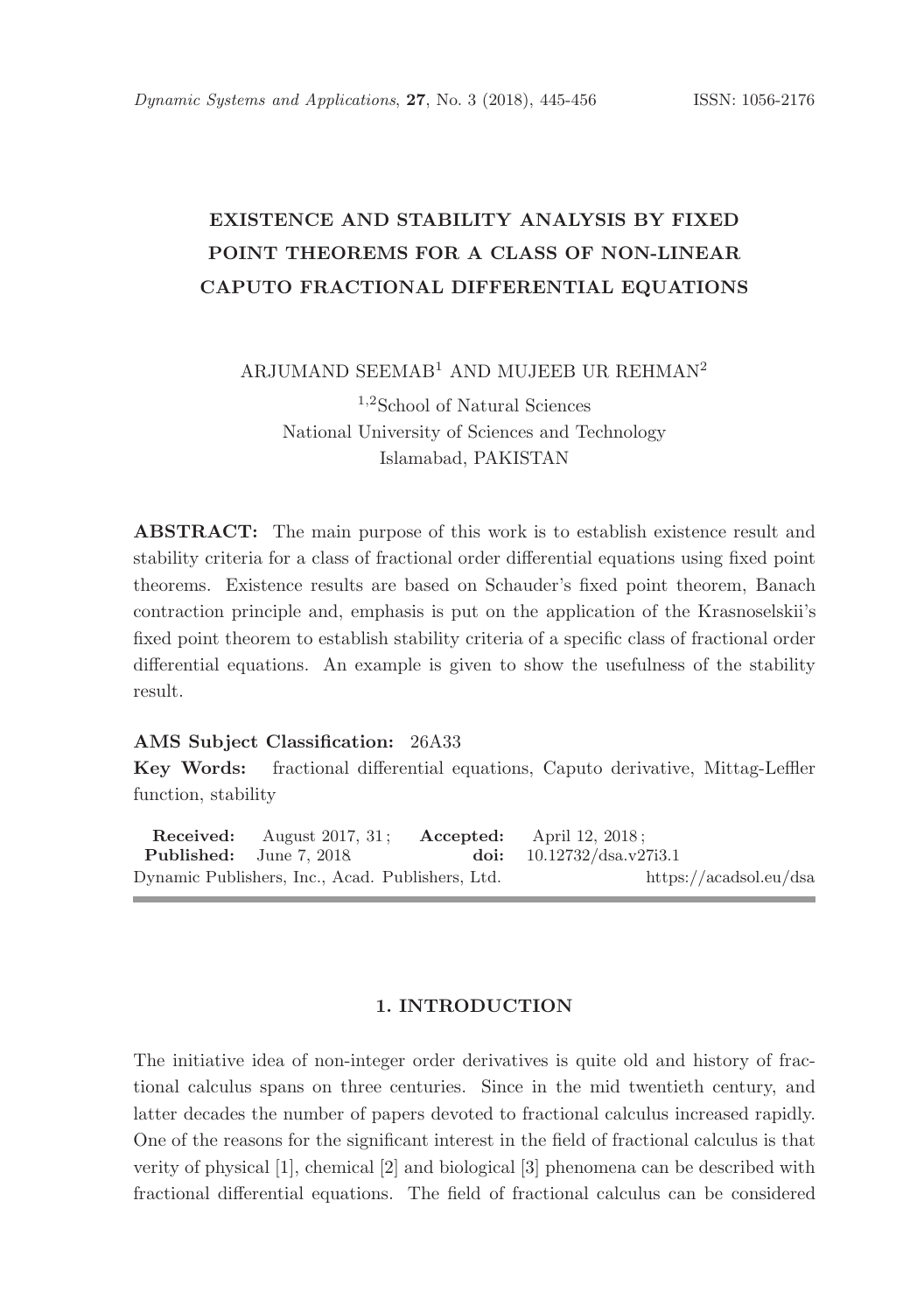as new branch of applied mathematics. A fair amount of basic mathematical theory related to the study of fractional calculus attributed to Leibniz, Caputo, Liouville, Riemann, Euler and many others. However, in the past few decades more and more convincing applications in different fields of engineering and sciences [4] have been found. It is notable that a larger part of research work is committed to the existence theory of fractional differential equations(FDEs)(see [5, 6, 7]). Recently, many researchers used fractional differential equations as a valuable tool in modeling of various stable physical phenomena. However, exploration of stability theory of nonlinear FDEs is still in its initial stages and a bunch of work could be done in this area. A little while back the theory of FDEs has been investigated enormously and several fundamental results are obtained which includes the stability theory as well. In mathematical language, stability theory discusses the convergence of solutions of differential equations under the small changes in the initial data. The question of stability is a central task in the study of FDEs and it has been studied by many authors (see  $[8, 9, 10, 11, 12, 13, 14, 15, 16]$ ). Anyhow, the analysis for stability of nonlinear FDEs is relatively more tricky than that of classical integer order differential equations. Partially this is because the fractional derivatives are nonlocal and inherent a weakly singular kernels. During the last decades, many researchers have been attracted to the study of stability theory of non-linear fractional differential equations and therefore various methods are introduced. However, we note that only a few steps are taken to use the fixed point theorems in the investigation of the stability of FDEs. The application of fixed point theorem to study the stability properties of differential equations have extensively been studied by T. A. Burton (see [17] and references therein). In [18], Fudong Ge and Chunhai Kou considered the stability of Caputo type FDEs for  $\alpha \in (1, 2)$ . They used Krasnoselskii's fixed point theorem to obtain their main results. Motivated by their work, in this paper we present sufficient conditions for the existence of solution in conjunction with stability analysis of the following class of non-linear fractional initial value problem

$$
{}^{c}D_{0,t}^{\alpha}u(t) + u(t) = a(t)u(t) + f(t, u(t)), \ \ u(0) = u_0, \ \ 0 < \alpha \le 1,\tag{1.1}
$$

where  $u_0 \in \mathbb{R}, f : [0, \infty) \times \mathbb{R} \to \mathbb{R}$  and  $a : [0, \infty) \to \mathbb{R}$  are continuous functions and  $f(t, 0) \equiv 0$ . The differential operator  ${}^cD_{0,t}^{\alpha}$  is the standard Caputo fractional differential operator of order  $\alpha \in (0,1]$ .

The tools used in this paper remain the same as in [18, 17]. A crucial difference here in this work and in references cited above is that we are using an equivalent integral equation for  $(1.1)$  which is derived by the Laplace transform. This approach allows us to use properties of Mittage–Lefler function to simplify calculations while establishing stability results. This approach has been used by [21] to study stability of system of fractional differential equations. To the best of authors knowledge, this approach has never been used to study the stability via fixed point approach.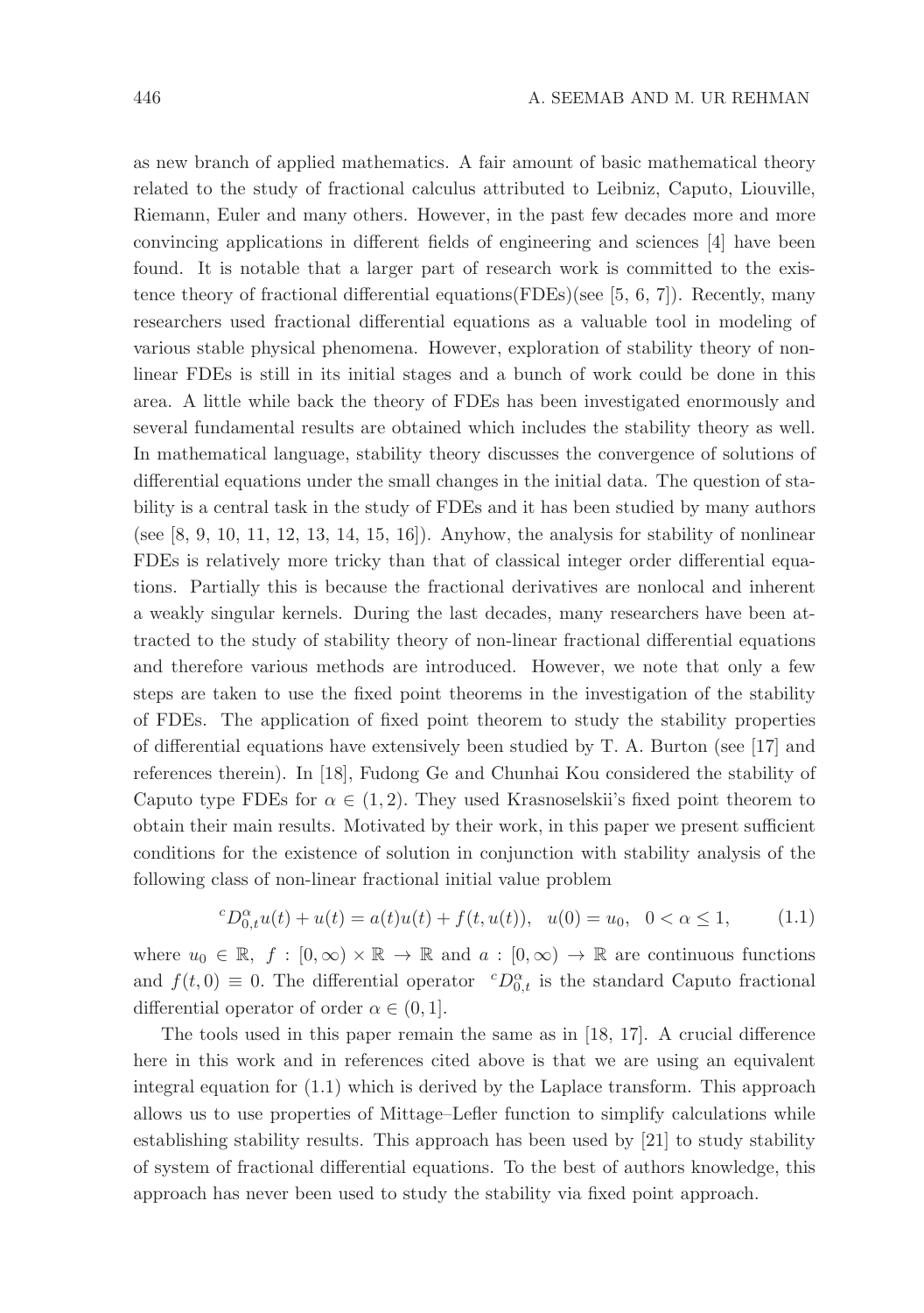We arranged this paper as follows: Section 2 contains some basic definitions and lemmas that are helpful in what follows, and our main results are presented in section 3.

#### 2. PRELIMINARIES

For ease, this section is devoted to providing an outline of few ideas, definitions and some fundamental outcomes from fractional calculus which are utilized throughout this article.

**Definition 2.1.** [19] The Caputo derivative  ${}^cD_{a,t}^{\alpha}$  of fractional order  $\alpha \in [0,\infty)$  of function  $u \in C^{m+1}[a, b]$ , is defined as

$$
{}^{c}D_{a,t}^{\alpha}u(t) = I_{a}^{m-\alpha}D^{m}u(t) = \int_{a}^{t} \frac{(t-\tau)^{m-\alpha-1}}{\Gamma(m-\alpha)} u^{(m)}(\tau)d\tau,
$$

where  $m-1 < \alpha \leq m \in \mathbb{Z}^+$  and  $I_a^{\alpha}u(t) := \int_a^t$  $(t-\tau)^{\alpha-1}$  $\frac{(-\tau)^{2}}{\Gamma(\alpha)}u(\tau)d\tau$  is the Riemann–Liouvill integral of fractional order  $\alpha \in (0, \infty)$ .

The Mittag–Leffler (ML) function is simple generalization of exponential function introduced by Swedish mathematician Gosta Mittag–Leffler (1846-1927). It plays significant role in qualitative and quantitative theory of fractional differential equations.

**Definition 2.2.** The two parametric ML function  $E_{\alpha,\beta}(t)$  is defined as

$$
E_{\alpha,\beta}(t) = \sum_{k=0}^{\infty} \frac{t^k}{\Gamma(\alpha k + \beta)} \quad t \in \mathbb{R}, \quad \alpha, \ \beta > 0.
$$
 (2.1)

From numerical evidences, as illustrated in Figure [20] we notice that, for  $t \in$  $[0, \infty)$ ,  $0 < \alpha \leq 1$ , the one-parameter Mittag–Leffler function  $E_{\alpha,1}(-t^{\alpha})$  is decreasing function of t and it is bounded from above by 1. That is  $E_{\alpha,1}(-t^{\alpha}) \leq 1$ . Furthermore, it is to be noted that

$$
\lim_{t \to \infty} E_{\alpha,1}(-t^{\alpha}) = 0. \tag{2.2}
$$

Now, we present definition for stability of solutions for (1.1).

**Definition 2.3.** The solution  $u = \psi(t)$  of (1.1) is called

- (i) stable, if for every  $\epsilon > 0$  and  $t_0 \geq 0$ , there exists a  $\delta = \delta(t_0, \epsilon) > 0$  such that  $|u(t, u_0, t_0) - \psi(t)| < \epsilon$  for  $|u_0 - \psi(t_0)| \leq \delta(t_0, \epsilon)$  and all  $t \geq t_0$ ;
- (ii) attractive, if there exists  $\sigma(t_0) > 0$  such that  $||u_0||_{\infty} \leq \sigma$  implies  $\lim_{t \to \infty} u(t, u_0, t_0) =$ 0;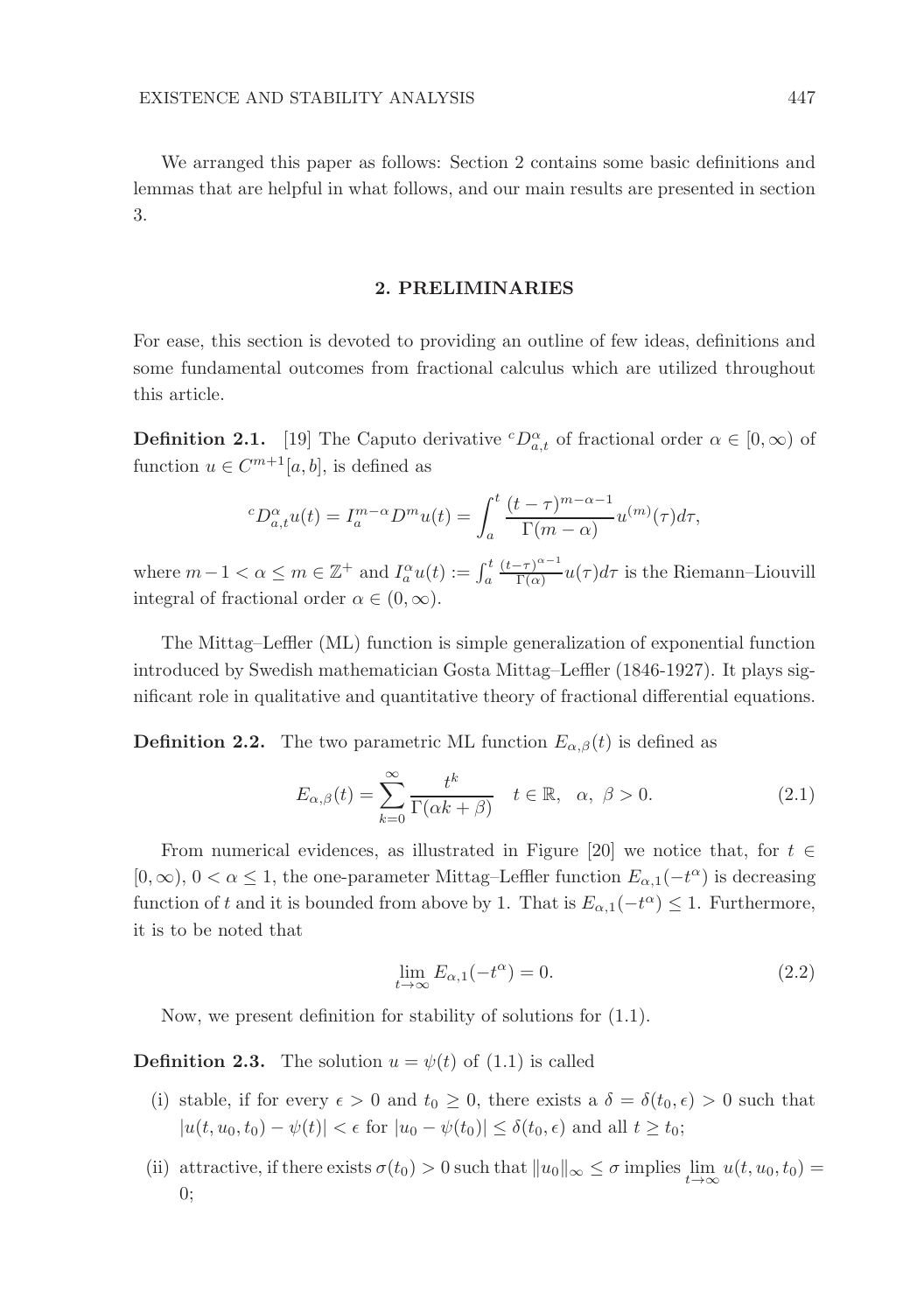

Figure 1: Graphs of  $E_{\alpha,1}(-t^{\alpha})$  for  $\alpha = 0.2, 0.4, 0.6, 0.8, 1$ .

(iii) asymptotically stable if it is stable and attractive.

To continue promote, we give the accompanying auxiliary lemma.

**Lemma 2.4.** [21] Let  $0 < \alpha \leq 1$  and  $u_0 \in \mathbb{R}$ . Moreover assume that  $f : [0, \infty) \rightarrow$  $\mathbb{R}, a : [0, \infty) \to \mathbb{R}$  are continuous and  $f(t, 0) \equiv 0$ . Then  $u(t) \in C[\mathbb{R}, \mathbb{R}]$  is a solution of  $(1.1)$  if and only if it is the solution of the integral equation

$$
u(t) = u_0 E_{\alpha,1}(-t^{\alpha}) + \int_0^t E_{\alpha,1}(-(t-\tau)^{\alpha})a(\tau)u(\tau)d\tau
$$
  
+ 
$$
\int_0^t E_{\alpha,1}(-(t-\tau)^{\alpha})f(\tau,u(\tau))d\tau.
$$
 (2.3)

#### 3. MAIN RESULTS

In this section, we prove results for the existence and stability of the solutions of (1.1).

We begin with some notations for our next theorems.

Assume

 $(H_1) \ \sup_{t \geq 0} \int_0^t a(\tau) d\tau \leq \rho_2 < 1 - \rho_1, \ \rho_1 \in (0, 1).$ 

Let  $\mathcal{B} := \{u(t) \in C([0,\chi_1],\mathbb{R}) : ||u||_{\infty} < \infty\}$ , where  $\chi_1 = \frac{\rho_1 \epsilon}{||f||_{\infty}}, \epsilon > 0$ . And  $\mathcal{B}$  is a Banach space equipped with the norm  $||u||_{\infty} = \sup_{t \in [0,T]} |u(t)|$ ,  $T > 0$ . Furthermore, for any  $t \geq 0$ , we assume  $||\phi||_t = \max{|\phi(t)| : 0 \leq s \leq t}$ , for any given  $\phi \in C[0, \chi_1]$ and suppose  $\mathcal{M}(\epsilon) = \{u : u \in \mathcal{B}, ||u||_{\infty} \leq \epsilon\}, \epsilon > 0.$ 

**Theorem 3.1.** Consider the integral equation (2.3), where  $f : [0, \infty) \times \mathbb{R} \to \mathbb{R}$ , is a bounded and continuous function on R, that satisfies the Lipschitz condition

 $|| f(t, u) - f(t, v)||_{∞} \leq \mathcal{L} || u - v ||_{∞},$  for all  $t \in [0, T],$   $T > 0,$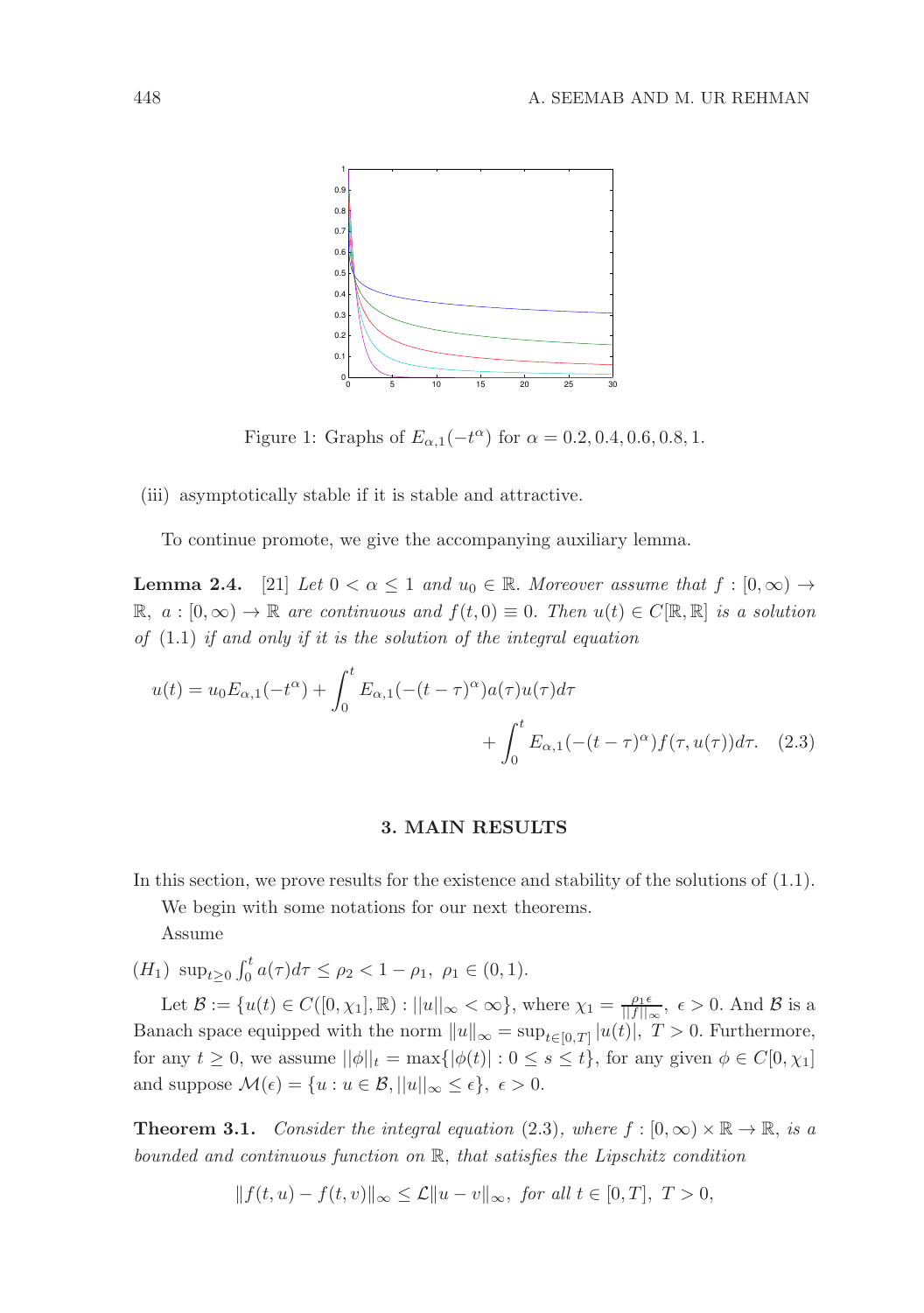where  $\mathcal L$  is a positive constant. Then there exist at least one solution of (1.1).

**Proof.** Let us set  $\Lambda \geq \frac{|u_0| + rT}{1 - MT}$  $\frac{u_0|+rT}{1-MT}$ ,  $\mathcal{M} < \frac{1}{T}$  where  $\mathcal{M} = \sup_{t \in [0,T]} \{a(t)\}$ . Consider the non-empty closed convex subset  $\mathcal{K} = \{u : u \in \mathcal{B}, ||u||_{\infty} \leq \Lambda\}$  of  $\mathcal{B}$ . We consider the mapping  $\mathcal F$  on  $\mathcal K$  as defined in equation (3.1).

Also let  $|| f(t, u) ||_{\infty} \leq r \forall (t, u) \in [0, T] \times \mathbb{R}$ .

First we show that  $\mathcal F$  maps  $\mathcal K$  into  $\mathcal K$ .

$$
\begin{aligned} \left| (\mathcal{F}u)(t) \right| &= \left| u_0 E_{\alpha,1}(-t^{\alpha}) + \int_0^t E_{\alpha,1}(-(t-\tau)^{\alpha})f(\tau,u(\tau))d\tau \right| \\ &+ \int_0^t E_{\alpha,1}(-(t-\tau)^{\alpha})a(\tau)u(\tau)d\tau \right| \\ &\leq |u_0| + (\Lambda \mathcal{M} + r)T \leq \Lambda. \end{aligned}
$$

Now we prove that  $\mathcal{F}(\mathcal{B})$  is relatively compact. Taking  $0 \le t_1 \le t_2 \le T$ , we have

$$
\begin{split}\n|\left(\mathcal{F}u\right)(t_{1}) - \left(\mathcal{F}u\right)(t_{2})| &= \left| u_{0}E_{\alpha,1}(-t_{1}^{\alpha}) + \int_{0}^{t_{1}} E_{\alpha,1}(-(t_{1}-\tau)^{\alpha})f(\tau,u(\tau))d\tau \right. \\
&\quad + \int_{0}^{t_{1}} E_{\alpha,1}(-(t_{1}-\tau)^{\alpha})a(\tau)u(\tau)d\tau - u_{0}E_{\alpha,1}(-t_{2}^{\alpha}) \\
&\quad - \int_{0}^{t_{2}} E_{\alpha,1}(-(t_{2}-\tau)^{\alpha})f(\tau,u(\tau))d\tau - \int_{0}^{t_{2}} E_{\alpha,1}(-(t_{2}-\tau)^{\alpha})a(\tau)u(\tau)d\tau \right| \\
&\leq \left| u_{0}(E_{\alpha,1}(-t_{1}^{\alpha}) - E_{\alpha,1}(-t_{2}^{\alpha})) \right| \\
&\quad + \int_{0}^{t_{1}} \left| \left(E_{\alpha,1}(-(t_{1}-\tau)^{\alpha}) - E_{\alpha,1}(-(t_{2}-\tau)^{\alpha})\right| |f(\tau,u(\tau))|d\tau \right. \\
&\quad + \int_{t_{1}}^{t_{2}} |f(\tau,u(\tau))|d\tau + \int_{0}^{t_{1}} \left| \left(E_{\alpha,1}(-(t_{1}-\tau)^{\alpha}) - E_{\alpha,1}(-(t_{2}-\tau)^{\alpha})\right| \right. \\
&\quad \times |a(\tau)u(\tau)|d\tau + \Lambda \int_{t_{1}}^{t_{2}} a(\tau)d\tau \\
&\leq \left| u_{0}(E_{\alpha,1}(-t_{1}^{\alpha}) - E_{\alpha,1}(-t_{2}^{\alpha})) \right| \\
&\quad + \int_{0}^{t_{1}} \left| \left(E_{\alpha,1}(-(t_{1}-\tau)^{\alpha}) - E_{\alpha,1}(-(t_{2}-\tau)^{\alpha})\right| |f(\tau,u(\tau))|d\tau \right. \\
&\quad + \int_{0}^{t_{1}} \left| \left(E_{\alpha,1}(-(t_{1}-\tau)^{\alpha}) - E_{\alpha,1}(-(t_{2}-\tau)^{\alpha})\right| |a(\tau)u(\tau)|d\tau \right. \\
&\quad + (\Lambda \mathcal{M} + r)(t_{2} - t_{1}) \to 0\n\end{split}
$$

as  $t_1 \to t_2$ . Now let  $u, \tilde{u} \in \mathcal{K}$  such that

$$
\left| \left( \mathcal{F} u \right)(t) - \left( \mathcal{F} \widetilde{u} \right)(t) \right| = \left| \int_0^t E_{\alpha,1} \left( - (t - \tau)^{\alpha} \right) f(\tau, u(\tau)) d\tau \right|
$$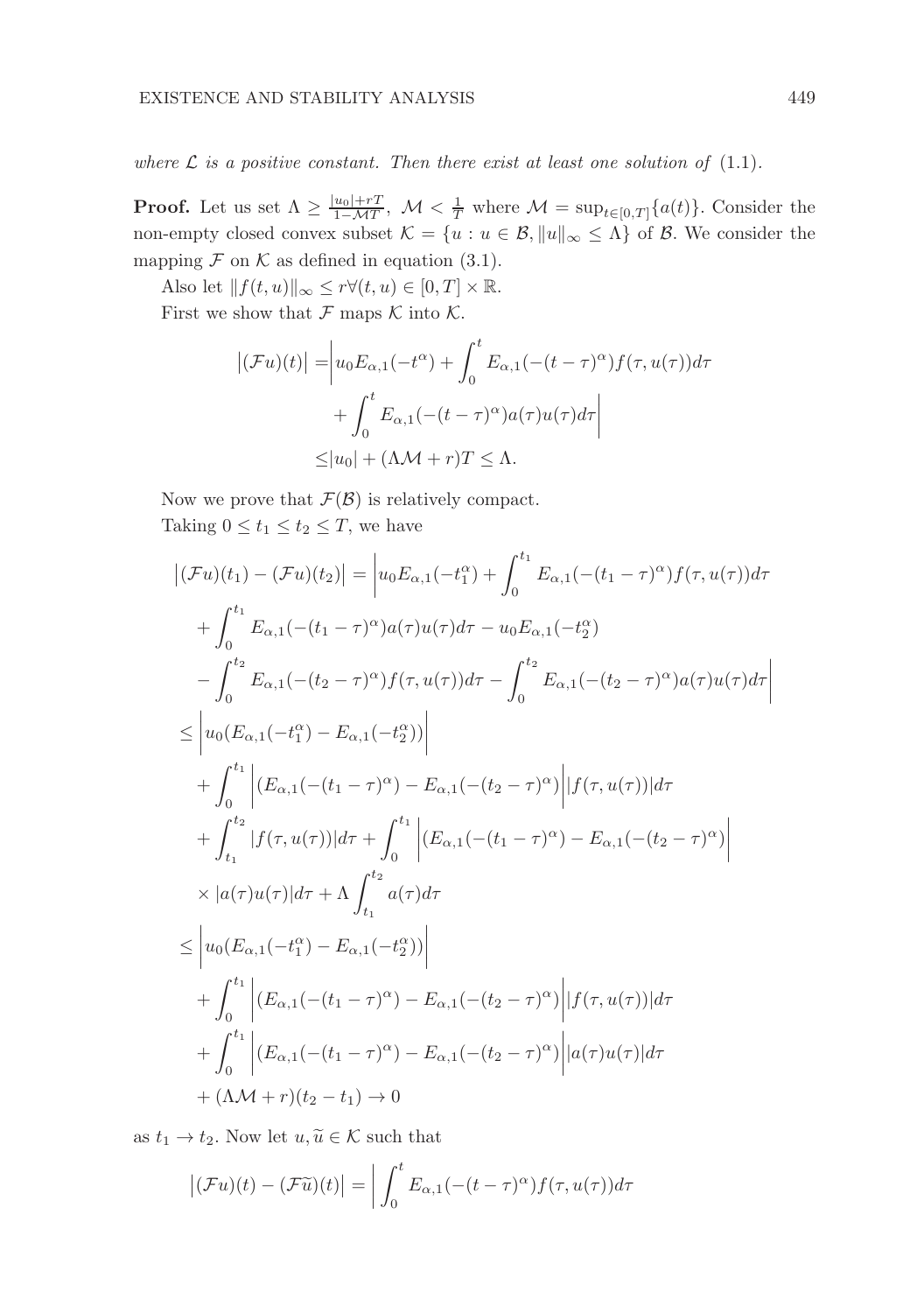$$
+ \int_0^t E_{\alpha,1}(-(t-\tau)^\alpha) a(\tau) u(\tau) d\tau
$$
  
\n
$$
- \int_0^t E_{\alpha,1}(-(t-\tau)^\alpha) f(\tau, \tilde{u}(\tau)) d\tau - \int_0^t E_{\alpha,1}(-(t-\tau)^\alpha) a(\tau) \tilde{u}(\tau) d\tau
$$
  
\n
$$
\leq \left| \int_0^t E_{\alpha,1}(-(t-\tau)^\alpha) a(\tau) (u(\tau) - \tilde{u}(\tau)) d\tau \right|
$$
  
\n
$$
+ \left| \int_0^t E_{\alpha,1}(-(t-\tau)^\alpha) (f(\tau, u(\tau)) - f(\tau, \tilde{u}(\tau))) d\tau \right|
$$
  
\n
$$
\leq \mathcal{M}T \|u - \tilde{u}\|_{\infty} + \mathcal{L}T \|u - \tilde{u}\|_{\infty}.
$$

Hence  $|(\mathcal{F}u)(t) - (\mathcal{F}\tilde{u})(t)| < \epsilon_1$  whenever  $||u - \tilde{u}||_{\infty} < \delta_1$ ,  $\delta_1 < \frac{\epsilon_1}{(\mathcal{M} + \mathcal{L})T}$ . Which implies that  $\mathcal F$  is relatively compact in  $\mathcal B$ .

Hence, by Schauder's fixed point theorem there exist at least one fixed point of  $\mathcal F$ in K.  $\Box$ 

Theorem 3.2. Assume that the following conditions are satisfied:

$$
(H_2) \|f(t, u) - f(t, v)\|_{\infty} \le \mathcal{L}(t) \|u - v\|_{\infty},
$$
  
\n
$$
(H_3) \int_0^t a(\tau) d\tau \to 0 \text{ as } t \to \infty,
$$
  
\n
$$
(H_4) \int_0^t \mathcal{L}(\tau) d\tau \to 0 \text{ as } t \to \infty,
$$

where  $\mathcal{L}(t)$ ,  $a(t) \in \mathcal{L}^1[0,\infty)$  and  $\mathcal{M}_1 + \mathcal{M}_2 < 1$ , where  $\mathcal{M}_1 = \sup_{t \in [0,\infty)} \int_0^t a(\tau) d\tau$ , and  $\mathcal{M}_2 = \sup_{t \in [0,\infty)} \int_0^t \mathcal{L}(\tau) d\tau$ . Then there exists a unique solution of (1.1) and  $u(t) \to 0$  as  $t \to \infty$ . Moreover, the trivial solution of (1.1) is stable.

**Proof.** Setting  $K > \frac{|u_0|}{1 - M_1 - M_2}$  $\frac{|u_0|}{1-\mathcal{M}_1-\mathcal{M}_2}$ . Define a set  $\mathcal{E} = \{u \in C[\mathbb{R}, \mathbb{R}], ||u||_{\infty} \leq \mathcal{K}$  and  $u(t) \to$ 0 as  $t \to \infty$ . Note that

$$
|f(t, u)| = |f(t, u) - f(t, 0) + f(t, 0)| \le |f(t, u) - f(t, 0)| + |f(t, 0)|
$$
  

$$
\le \mathcal{L}||u - 0||_{\infty} + 0 = \mathcal{L}||u||_{\infty}.
$$

Now, we define a mapping  $\mathcal F$  on  $\mathcal E$  as:

$$
(\mathcal{F}u)(t) = u_0 E_{\alpha,1}(-t^{\alpha}) + \int_0^t E_{\alpha,1}(-(t-\tau)^{\alpha})f(\tau, u(\tau))d\tau
$$

$$
+ \int_0^t E_{\alpha,1}(-(t-\tau)^{\alpha})a(\tau)u(\tau)d\tau. \quad (3.1)
$$

It is obvious that for  $u \in \mathcal{E}$ ,  $\mathcal{F}u$  is continuous.

First we prove that  $\mathcal F$  maps  $\mathcal E$  into itself.

$$
\|(\mathcal{F}u)(t)\|_{\infty} \leq |u_0 E_{\alpha,1}(-t^{\alpha})| + \int_0^t E_{\alpha,1}(-(t-\tau)^{\alpha})|f(\tau,u(\tau))|d\tau
$$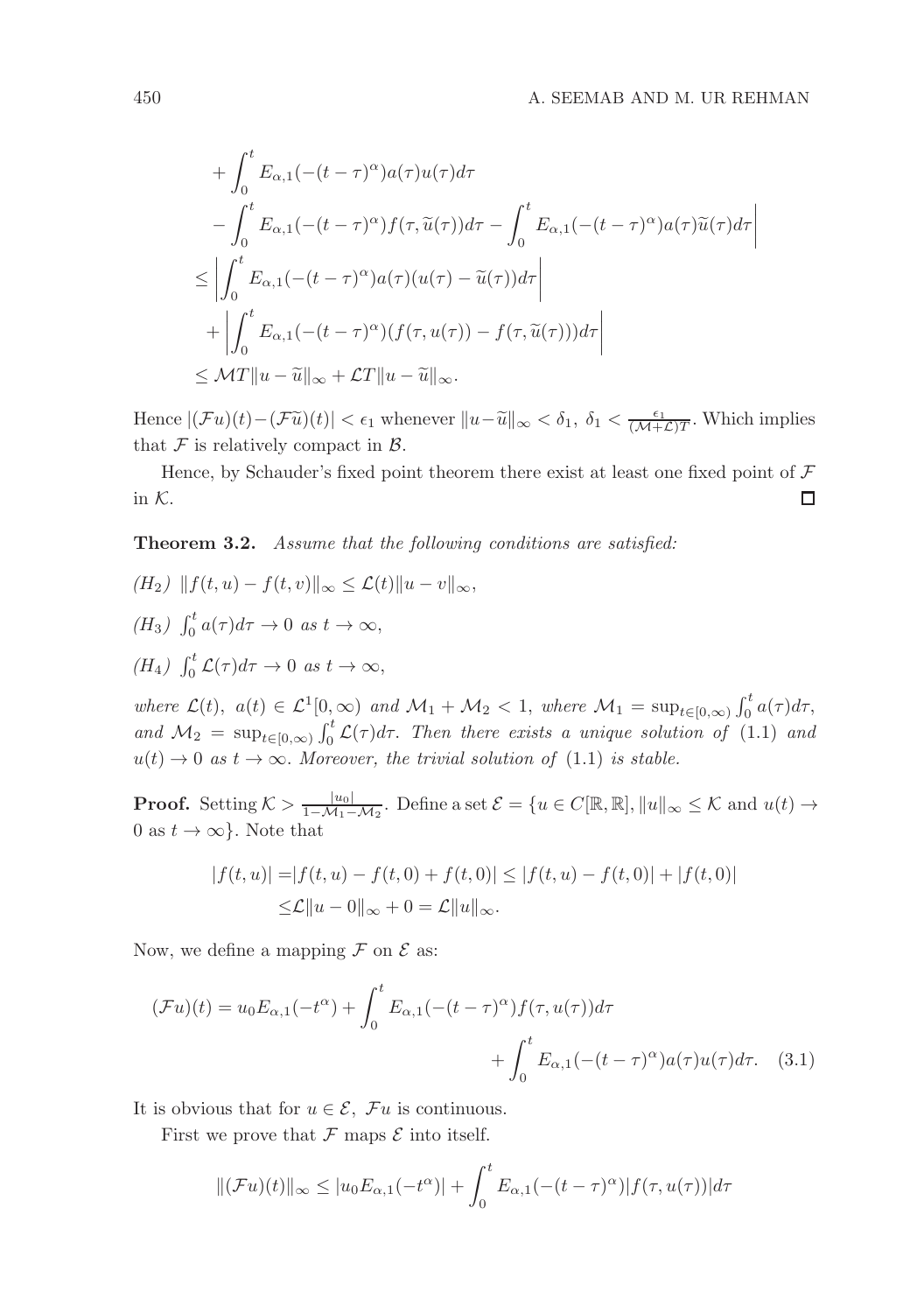$$
+ \int_0^t E_{\alpha,1}(-(t-\tau)^\alpha)|a(\tau)||u(\tau)||_\infty d\tau
$$
  
\n
$$
\leq |u_0| + \mathcal{K} \int_0^t \mathcal{L}(\tau) d\tau + \mathcal{K} \int_0^t a(\tau) d\tau
$$
  
\n
$$
\leq |u_0| + \mathcal{K}(\mathcal{M}_1 + \mathcal{M}_2) \leq \mathcal{K}.
$$

Hence  $\mathcal F$  maps  $\mathcal E$  into  $\mathcal E$ .

Next we show that  $(\mathcal{F}u)(t) \to 0$  as  $t \to \infty$ .

Now, since  $\lim_{t\to\infty} u_0 E_{\alpha,1}(-t^{\alpha}) \to 0$  as  $t\to\infty$  and we have

$$
\left| \int_0^t E_{\alpha,1}(-(t-\tau)^\alpha) f(\tau, u(\tau)) d\tau \right| \leq \int_0^t E_{\alpha,1}(-(t-\tau)^\alpha) |f(\tau, u(\tau))| d\tau
$$
  

$$
\leq \int_0^t E_{\alpha,1}(-(t-\tau)^\alpha) \mathcal{L}(\tau) \|u\|_\infty d\tau
$$
  

$$
\leq \mathcal{K} \int_0^t E_{\alpha,1}(-(t-\tau)^\alpha) \mathcal{L}(\tau) d\tau
$$
  

$$
\leq \mathcal{K} \int_0^t \mathcal{L}(\tau) d\tau \leq \mathcal{K}\epsilon, \epsilon > 0.
$$

Thus  $\left| \int_0^t E_{\alpha,1}(-(t-\tau)^{\alpha})f(\tau,u(\tau))d\tau \right| \to 0$  as  $t \to \infty$ . And  $\begin{array}{|c|c|} \hline \multicolumn{1}{|c|}{3} & \multicolumn{1}{|c|}{4} \multicolumn{1}{|c|}{5} \multicolumn{1}{|c|}{6} \multicolumn{1}{|c|}{6} \multicolumn{1}{|c|}{6} \multicolumn{1}{|c|}{6} \multicolumn{1}{|c|}{6} \multicolumn{1}{|c|}{6} \multicolumn{1}{|c|}{6} \multicolumn{1}{|c|}{6} \multicolumn{1}{|c|}{6} \multicolumn{1}{|c|}{6} \multicolumn{1}{|c|}{6} \multicolumn{1}{|c|}{6} \multicolumn{1}{|c|$  $\int_0^t$  $\int_{0}^{t} E_{\alpha,1}(-(t-\tau)^{\alpha})a(\tau)u(\tau)d\tau$  $\begin{array}{|c|c|} \hline \multicolumn{1}{|c|}{3} & \multicolumn{1}{|c|}{4} \multicolumn{1}{|c|}{5} \multicolumn{1}{|c|}{6} \multicolumn{1}{|c|}{6} \multicolumn{1}{|c|}{6} \multicolumn{1}{|c|}{6} \multicolumn{1}{|c|}{6} \multicolumn{1}{|c|}{6} \multicolumn{1}{|c|}{6} \multicolumn{1}{|c|}{6} \multicolumn{1}{|c|}{6} \multicolumn{1}{|c|}{6} \multicolumn{1}{|c|}{6} \multicolumn{1}{|c|}{6} \multicolumn{1}{|c|$ ≤  $\int_0^t$  $\int\limits_{0}^{t} E_{\alpha,1}(-(t-\tau)^{\alpha})|a(\tau)||u(\tau)|d\tau$  $\leq$  K  $\int_0^t$  $\int_{0}^{t} E_{\alpha,1}(-(t-\tau)^{\alpha})|a(\tau)|d\tau$  $\leq$  K  $\int_0^t$ 0  $a(\tau)d\tau \leq \mathcal{K}\epsilon, \epsilon > 0,$ 

implies  $\left| \int_0^t E_{\alpha,1}(-(t-\tau)^\alpha) a(\tau) u(\tau) d\tau \right| \to 0$  as  $t \to \infty$ . Hence  $(\mathcal{F}u)(t) \to 0$  as  $t \to \infty$ .

Next, we prove that  $\mathcal F$  is a contraction mapping.

$$
|(\mathcal{F}u)(t) - (\mathcal{F}v)(t)| \le \int_0^t E_{\alpha,1}(-(t-\tau)^{\alpha}[a(\tau) + \mathcal{L}(\tau)]]|u - v||_{\infty}d\tau
$$
  
=  $(\mathcal{M}_1 + \mathcal{M}_2)||u - v||_{\infty}.$ 

Since  $\mathcal{M}_1 + \mathcal{M}_2 < 1$ . Thus F is contraction. Hence by contraction mapping principle (1.1) has a unique solution. The stability of trivial solution of (1.1) follows just by  $\Box$ replacing  $\mathcal K$  by  $\epsilon$ . This completes the proof.

**Theorem 3.3.** Let u be the solution of  $(1.1)$ , and v be the solution of the following initial value problem

$$
{}^{c}D_{0,t}^{\alpha}v(t) + v(t) = a(t)v(t) + f(t, v(t)), \quad 0 < \alpha \le 1,
$$
\n
$$
v(0) = v_0.
$$
\n(3.2)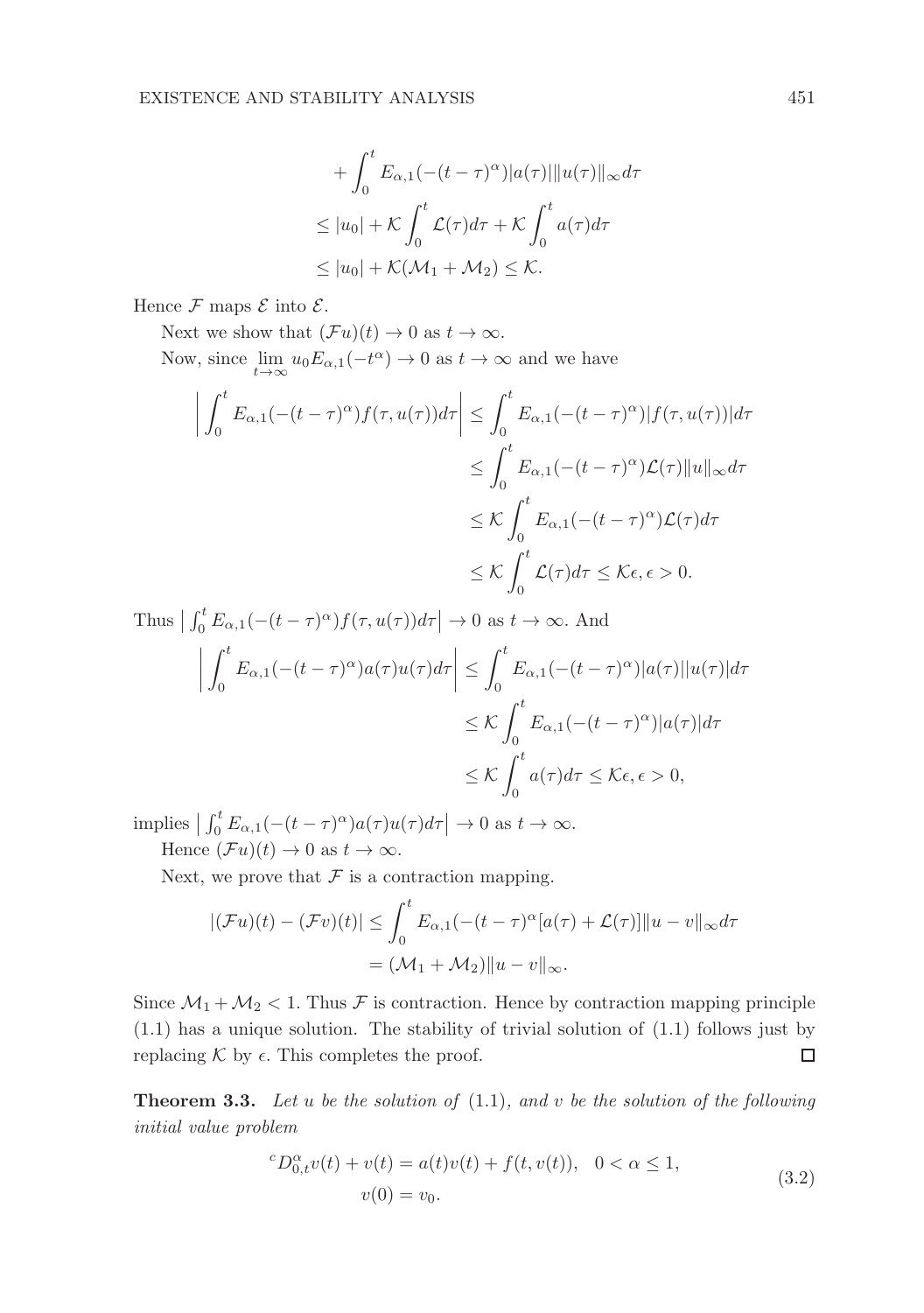$\Box$ 

Moreover, let for any very small  $\epsilon > 0$ ,  $\delta = (1 - \mathcal{M}_1 - \mathcal{M}_2)\epsilon$ . Then under the conditions of Theorem 3.2, we have

$$
||u - v||_{\infty} = \mathcal{O}\left(\frac{|u_0 - v_0|}{1 - \mathcal{M}_1 - \mathcal{M}_2}\right).
$$

**Proof.** Since u is solution of  $(1.1)$  and v is solution of  $(3.2)$  satisfying the initial condition  $v(0) = v_0$ . Then

$$
||u - v||_{\infty} \le |u_0 - v_0|E_{\alpha,1}(-t^{\alpha}) + \left| \int_0^t E_{\alpha,1}(-(t - \tau)^{\alpha})(f(\tau, u(\tau)) - f(\tau, v(\tau)))d\tau \right|
$$
  
+ 
$$
\left| \int_0^t E_{\alpha,1}(-(t - \tau)^{\alpha})(a(\tau)u(\tau) - a(\tau)v(\tau))d\tau \right|
$$
  

$$
\le |u_0 - v_0|E_{\alpha,1}(-t^{\alpha}) + \int_0^t E_{\alpha,1}(-(t - \tau)^{\alpha})|f(\tau, u(\tau)) - f(\tau, v(\tau))|d\tau
$$
  
+ 
$$
\int_0^t E_{\alpha,1}(-(t - \tau)^{\alpha})|a(\tau)u(\tau) - a(\tau)v(\tau)|d\tau
$$
  

$$
\le |u_0 - v_0| + \int_0^t ||f(\tau, u(\tau)) - f(\tau, v(\tau))||_{\infty}d\tau + \int_0^t a(\tau)|u(\tau) - v(\tau)|d\tau
$$
  

$$
\le |u_0 - v_0| + \int_0^t \mathcal{L}(\tau) ||u(\tau) - v(\tau)||_{\infty}d\tau + \int_0^t a(\tau)|u(\tau) - v(\tau)|d\tau
$$
  

$$
\le |u_0 - v_0| + ||u(\tau) - v(\tau)||_{\infty} \int_0^t \mathcal{L}(\tau)d\tau + ||u(\tau) - v(\tau)||_{\infty} \int_0^t a(\tau)d\tau
$$
  

$$
\le |u_0 - v_0| + \mathcal{M}_2||u(\tau) - v(\tau)||_{\infty} + \mathcal{M}_1||u(\tau) - v(\tau)||_{\infty},
$$

implies  $||u - v||_{\infty} = \mathcal{O}\left(\frac{|u_0 - v_0|}{1 - \mathcal{M}_1 - \mathcal{M}_2}\right)$  $1-\mathcal{M}_1-\mathcal{M}_2$ as desired.

Remark 3.4. From Theorem 3.2 and Theorem 3.3, it is clear that solution of (1.1) is asymptotically stable.

**Theorem 3.5.** Suppose that  $(H_1)$  holds and there exist constants  $\rho_1$ ,  $\rho_2$  such that  $0 < \rho_1 < 1$ ,  $\rho_2 \in (0, 1 - \rho_1)$  and a uniformly continuous function f on the compact set  $[0, \chi_1] \times \mathcal{M}(\epsilon)$  so that for given  $\epsilon_1 > 0$ , exists a  $\delta_1 > 0$  such that  $(H_5)$   $|f(t, u) - f(t, v)| < \frac{\epsilon_1}{\chi_1}$  whenever  $||u - v||_{\infty} < \delta_1$ .

Then the solution  $u \equiv 0$  of (1.1) is stable in Banach space  $\beta$ .

**Proof.** Let  $0 < \delta < (1 - \rho_1 - \rho_2)\epsilon$ . Consider the non-empty closed convex subset  $\mathcal{M}(\epsilon) \subseteq \mathcal{B}$ , and define two mappings  $\mathcal{F}_1$ ,  $\mathcal{F}_2$  on  $\mathcal{M}(\epsilon)$  for  $t \geq 0$ , as follows:

$$
\mathcal{F}_1 u(t) = \int_0^t E_{\alpha,1}(-(t-\tau)^{\alpha}) f(\tau, u(\tau)) d\tau,
$$
  

$$
\mathcal{F}_2 u(t) = x_0 E_{\alpha,1}(-t^{\alpha}) + \int_0^t E_{\alpha,1}(-(t-\tau)^{\alpha}) a(\tau) u(\tau) d\tau.
$$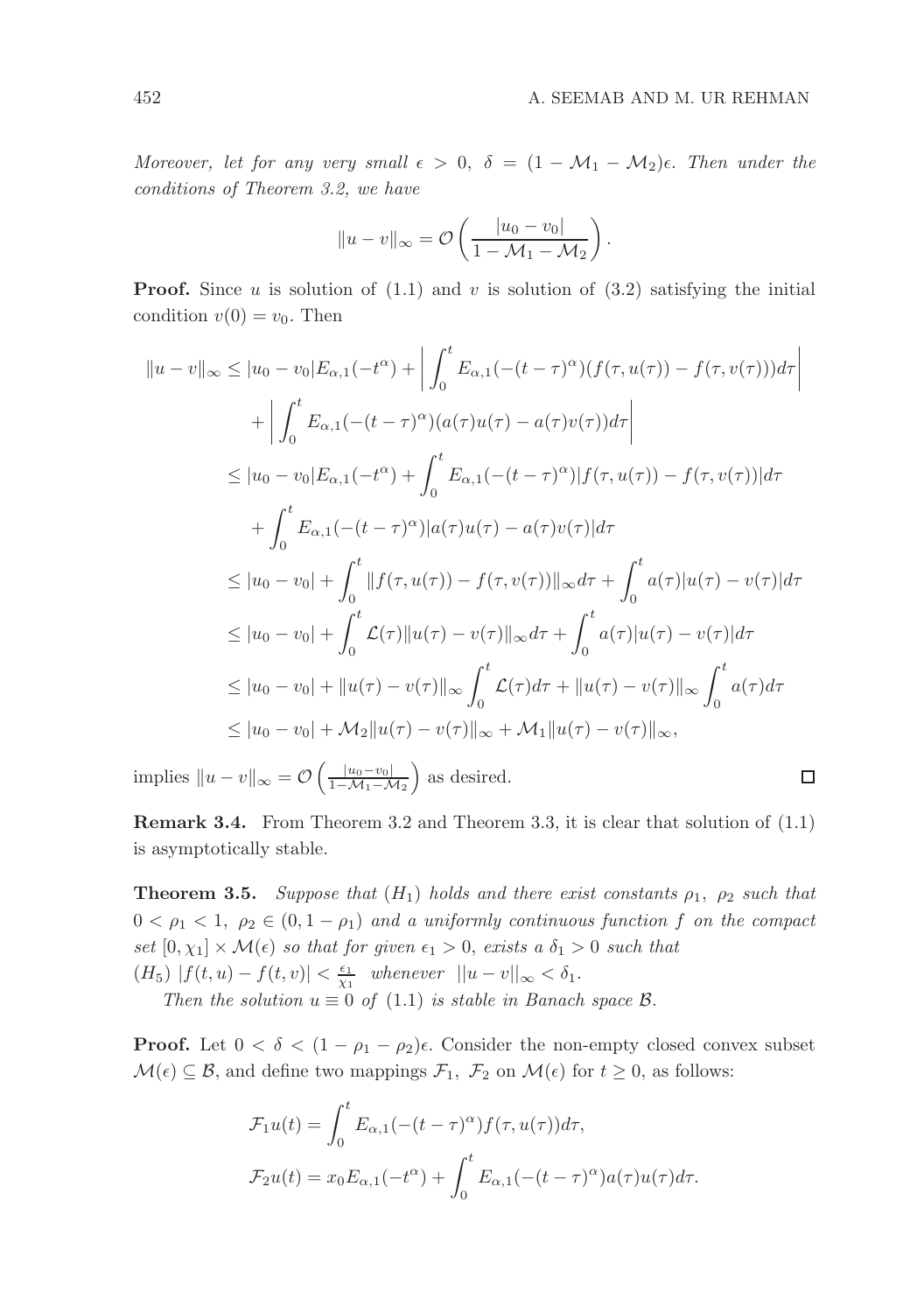For  $u \in \mathcal{M}(\epsilon)$  and  $t \in [0, \chi_1]$ , we obtain

$$
\left|\mathcal{F}_1 u(t)\right| = \left|\int_0^t E_{\alpha,1}(-(t-\tau)^\alpha)f(\tau, u(\tau))d\tau\right| \le ||f||_\infty |t| \le ||f||_\infty \chi_1 < \infty,
$$
 (3.3)  

$$
\left|\mathcal{F}_2 u(t)\right| = \left|u_0 E_{\alpha,1}(-t^\alpha) + \int_0^t E_{\alpha,1}(-(t-\tau)^\alpha)a(\tau)u(\tau)d\tau\right|
$$
  

$$
\le |u_0| + \rho_2||u||_\infty < \infty.
$$
 (3.4)

Then  $\mathcal{F}_1\mathcal{M}(\epsilon) \subseteq \mathcal{B}$  and  $\mathcal{F}_2\mathcal{M}(\epsilon) \subseteq \mathcal{B}$ . Now we prove the existence of at least one fixed point of the operator  $\mathcal{F}_1 + \mathcal{F}_2$  in  $\mathcal{M}(\epsilon)$ .

Firstly, we prove that  $\mathcal{F}_1u + \mathcal{F}_2v \in \mathcal{M}(\epsilon)$  for all  $u, v \in \mathcal{M}(\epsilon)$ .

For any  $u, v \in \mathcal{M}(\epsilon)$ , from  $(H_1)$  we get that

$$
\sup_{t\geq 0} |\mathcal{F}_1 u + \mathcal{F}_2 v| = \sup_{t\geq 0} \left\{ \left| \int_0^t E_{\alpha,1}(-(t-\tau)^\alpha) f(\tau, u(\tau)) d\tau \right. \right.\left. + u_0 E_{\alpha,1}(-t^\alpha) + \int_0^t E_{\alpha,1}(-(t-\tau)^\alpha) a(\tau) u(\tau) d\tau \right| \right\}
$$
  

$$
\leq \rho_1 \epsilon + \delta + \rho_2 \epsilon \leq \epsilon,
$$

which implies  $\mathcal{F}_1u + \mathcal{F}_2v \in \mathcal{M}(\epsilon)$  for all  $u, v \in \mathcal{M}(\epsilon)$ .

Secondly, we prove that  $\mathcal{F}_1\mathcal{M}(\epsilon)$  is relatively compact in  $\mathcal{B}$ .

Taking  $0 \le t_1 \le t_2 \le t$ , we have

$$
\begin{aligned} \left| \mathcal{F}_1 u(t_1) - \mathcal{F}_1 u(t_2) \right| &= \left| \int_0^{t_1} E_{\alpha,1}(-(t_1 - \tau)^{\alpha}) f(\tau, u(\tau)) d\tau \right| \\ &- \int_0^{t_2} E_{\alpha,1}(-(t_2 - \tau)^{\alpha}) f(\tau, u(\tau)) d\tau \right| \\ &\leq ||f||_{\infty} (t_2 - t_1) \to 0, \end{aligned}
$$

as  $t_1 \to t_2$ . Now, let  $u, \tilde{u} \in \mathcal{M}(\epsilon)$  such that  $||u - \tilde{u}||_{\infty} < \delta_1$ . Then, in view of  $(H_5)$ , we obtain

$$
|f(t, u) - f(t, \tilde{u})| < \frac{\epsilon_1}{\chi_1} \quad \text{for all} \ \ t \in [0, \chi_1].
$$

Hence,

$$
\left| (\mathcal{F}_1 u)(t) - (\mathcal{F}_1 \tilde{u})(t) \right| = \left| \int_0^t E_{\alpha,1}(-(t - \tau)^{\alpha}) f(\tau, u(\tau)) d\tau \right|
$$
  

$$
- \int_0^t E_{\alpha,1}(-(t - \tau)^{\alpha}) f(\tau, \tilde{u}(\tau)) d\tau \right|
$$
  

$$
\leq \frac{\epsilon_1}{\chi_1} |t| = \epsilon_1,
$$

which proves our required conclusion.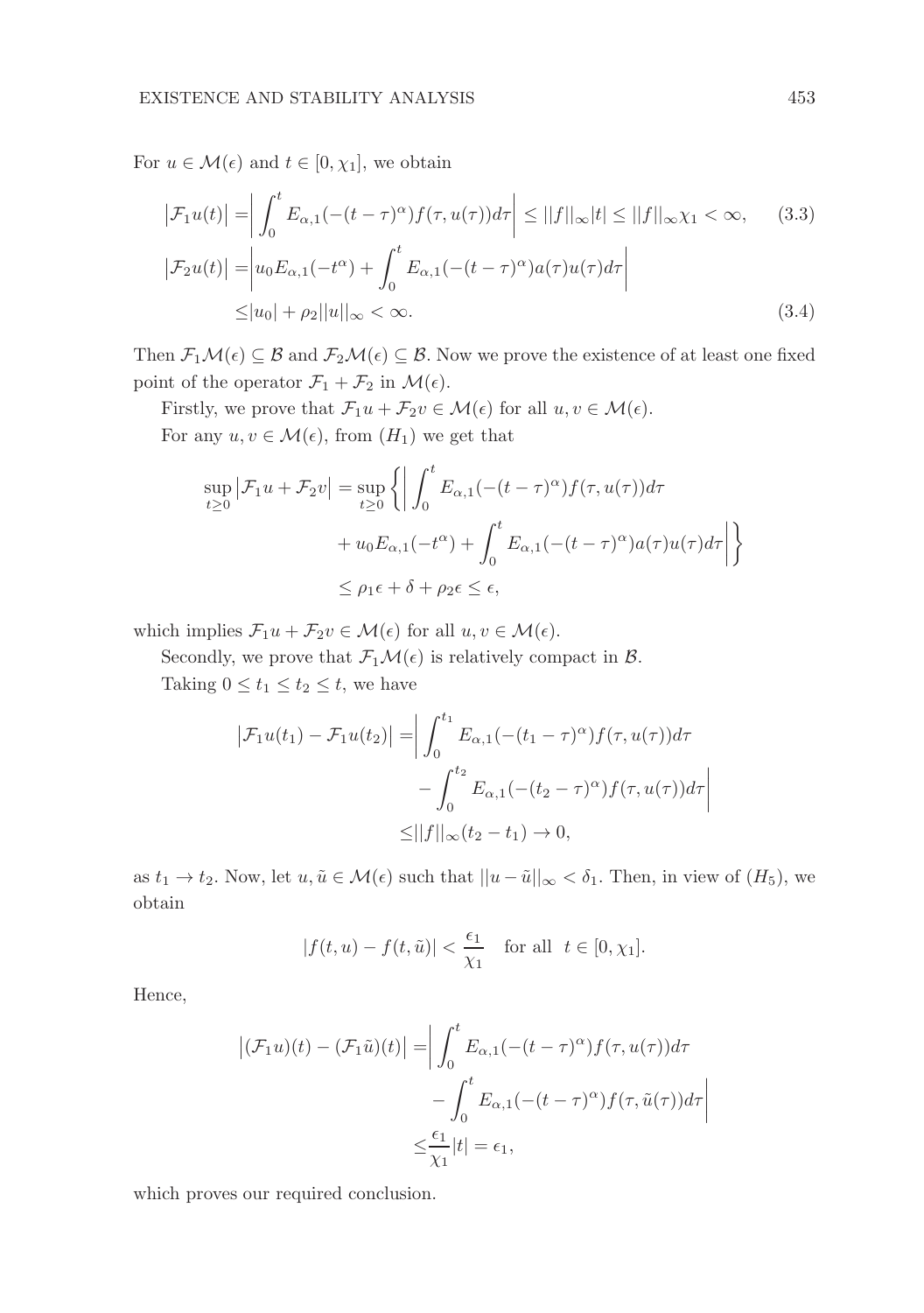Thirdly, we argue that  $\mathcal{F}_2 : \mathcal{M}(\epsilon) \to \mathcal{B}$  is a contraction mapping. For any  $u, v \in \mathcal{M}(\epsilon)$ , from  $(H_1)$ , we get

$$
\sup_{t\geq 0} \left| \mathcal{F}_2 u(t) - \mathcal{F}_2 v(t) \right| = \sup_{t\geq 0} \left\{ \left| \int_0^t E_{\alpha,1}(-(t-\tau)^\alpha) a(\tau) (u(\tau) - v(\tau)) d\tau \right| \right\}
$$
  

$$
\leq \rho_2 ||u - v||_\infty < ||u - v||_\infty.
$$

Hence, the operator  $\mathcal{F}_1 + \mathcal{F}_2$  has at least one fixed point in  $\mathcal{M}(\epsilon)$ .

Finally, for any  $\epsilon_2 > 0$ , if  $0 < \delta_2 < (1 - \rho_1 - \rho_2)\epsilon_2$ , then  $|u_0| < \delta_2$  implies that

$$
||u||_{\infty} = \sup_{t \ge 0} \left\{ \left| u_0 E_{\alpha,1}(-t^{\alpha}) + \int_0^t E_{\alpha,1}(-(t - \tau)^{\alpha}) a(\tau) u(\tau) d\tau \right| + \int_0^t E_{\alpha,1}(-(t - \tau)^{\alpha}) f(\tau, u(\tau)) d\tau \right| \right\}
$$
  
  $\le \epsilon_2.$ 

Thus, the solution of  $(1.1)$  is stable in Banach space  $\beta$ .

Theorem 3.6. Assume that all the conditions of Theorem 3.5 are fulfilled. And there exists a function  $\phi_{\rho}(t) \in \mathcal{L}^{1}[0,\chi_{1}], \phi_{\rho}(t) > 0$  for any  $\rho > 0$ , such that  $|\tau| \leq \rho$ implies

$$
|f(t,\tau)| \le \phi_{\rho}(t), \quad t \in [0,\infty).
$$

Then the zero solution of  $(1.1)$  is asymptotically stable.

Proof. Stability of zero solution is guaranteed by Theorem 3.5. Now, we prove that the zero solution of (1.1) is attractive.

Defining

$$
\mathcal{M}_{*}(\rho) = \{ u : u \in \mathcal{M}(\rho), \lim_{t \to \infty} u(t) = 0 \}
$$
 for any  $\rho > 0$ .

For this we will show that, for any  $u, v \in M_*(\rho)$ ,  $\mathcal{F}_1u + \mathcal{F}_2v \in M_*(\rho)$  that is, as  $t \to \infty$ ,  $\mathcal{F}_1u(t) + \mathcal{F}_2v(t) \to 0$ , where

$$
\mathcal{F}_1 u(t) + \mathcal{F}_2 v(t) = u_0 E_{\alpha,1}(-t^{\alpha}) + \int_0^t E_{\alpha,1}(-(t-\tau)^{\alpha})f(\tau, u(\tau))d\tau + \int_0^t E_{\alpha,1}(-(t-\tau)^{\alpha})a(\tau)u(\tau)d\tau.
$$

In fact, for  $u, v \in \mathcal{M}_{*}(\rho)$ , stem from the similar argument used in the proof of the second step of Theorem 3.5, and we obtain our required conclusion by  $(2.2)$ ,  $(H_1)$ and by the hypothesis that  $\phi_{\rho}(t) \in \mathcal{L}^{1}[0, \chi_{1}].$ □

Finally, we give an example to illustrate our result.

 $\Box$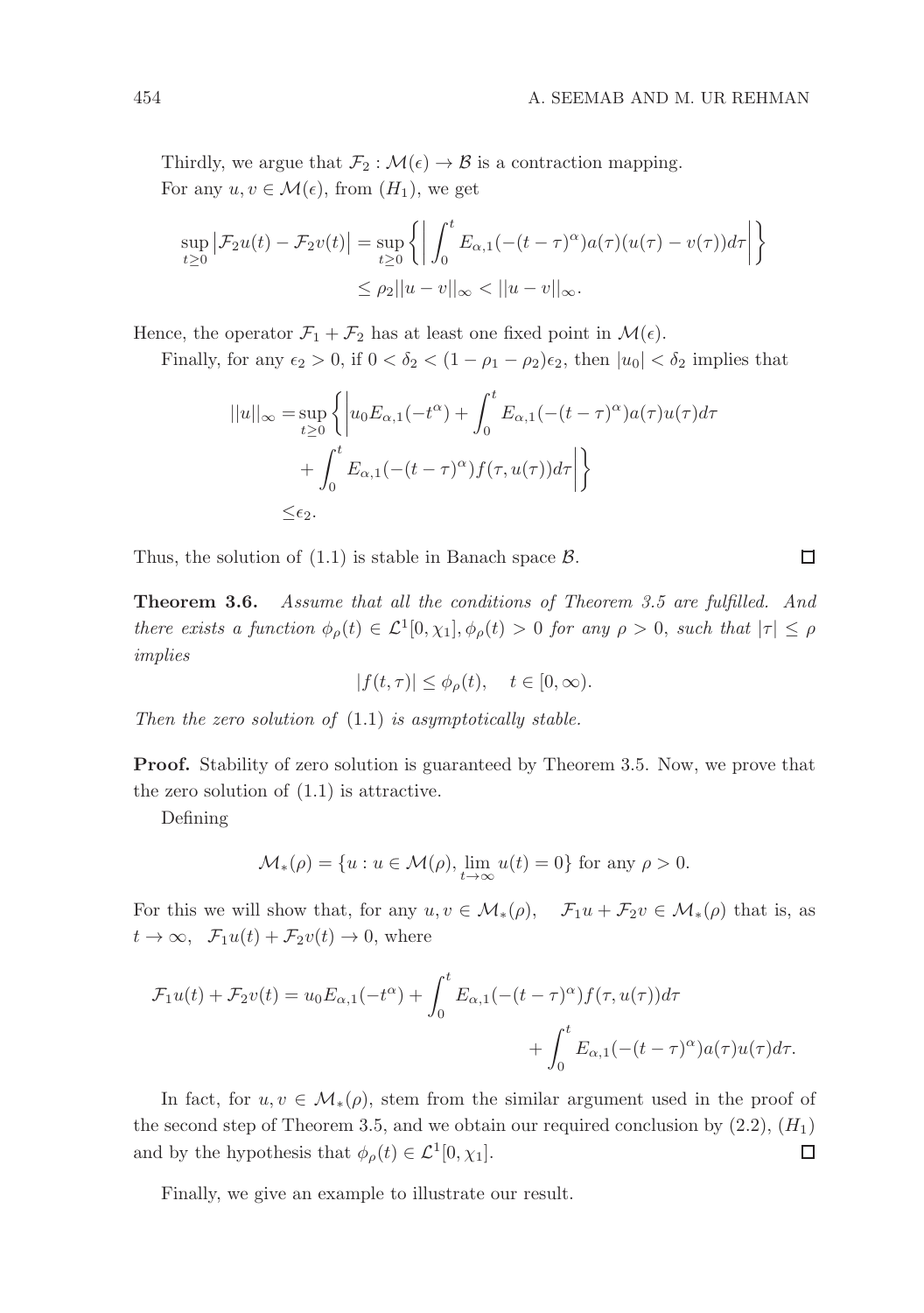Example 3.7. Consider the following non-linear fractional differential equation

$$
{}^{c}D^{\frac{1}{2}}_{0,t}u(t) + u(t) = \frac{1}{3}u\cos t + u^{2}e^{-(u^{2}+t^{2})}, t \ge 0
$$
  
 
$$
u(0) = u_{0},
$$

where  $u_0 \in \mathbb{R}$ ,  $a(t) = \frac{1}{3} \cos t$ ,  $f(t, u) = u^2 e^{-(u^2 + t^2)}$ . Obviously,  $f(t, 0) \equiv 0$ . Let  $\rho_1 = \frac{1}{2}$  and  $\rho_2 = \frac{1}{3}$ , so we get  $\sup_{t\geq 0} \int_0^t a(\tau) d\tau \leq \frac{1}{3}$ , that is assumption  $(H_1)$  is satisfied. Now by computations we have

$$
||f||_{\infty} = \sup_{t \ge 0} |f(t, u)| = \frac{1}{e}, \quad \chi_1 = \frac{\rho_1 \epsilon}{||f||_{\infty}} = \frac{\epsilon}{2e}, \quad \epsilon > 0.
$$

And clearly f is uniformly continuous on the compact set  $[0, \chi_1] \times \mathcal{M}(\epsilon)$ , where  $M(\epsilon)$  ${u : u \in B, \|u\|_{\infty} < \epsilon}.$  Further we choose  $\epsilon_1 = \epsilon > 0$ , and found  $\delta_1 = \frac{2e}{\mathcal{M}_1} > 0$ , for some constant  $\mathcal{M}_1 > 0$ , such that

 $|f(t, u) - f(t, v)| \leq |u + v||u - v| \leq M_1|u - v| < 2e$ , whenever  $|u - v| < \delta_1$ .

Since Theorem 3.5 fulfilled. Hence the trivial solution of  $(1.1)$  is stable in Banach space B.

### REFERENCES

- [1] R. Hilfer, Applications of Fractional Calculus in Physics, World Scientific, 2000.
- [2] K. B. Oldham, Fractional differential equations in electrochemistry, Advances in Engineering Software, 41, (2010) 9-12.
- [3] R. L. Magin, Fractional calculus models of complex dynamics in biological tissues, Computers and Mathematics with Applications, 59, (2010) 1586-1593.
- [4] M. D. Ortigueira, Fractional Calculus for Scientists and Engineers, Springer, 2011.
- [5] J. Singh, D. Kumar, J. J. Nieto, Analysis of an el nino-southern oscillation model with a new fractional derivative, *Chaos, Solitons and Fractals*, 99, (2017) 109– 115.
- [6] Y. Tian, J. J. Nieto, The applications of critical-point theory discontinuous fractional-order differential equations, Proceedings of the Edinburgh Mathematical Society, 2014, (2014) 1–31, DOI: 10.1017/S001309151600050X.
- [7] J. J. Nieto, Solvability of an implicit fractional integral equation via a measure of noncompactness argument, Acta Mathematica Scientia, 37, (2017) 195–204.
- [8] X. Gao, J. Yu, Chaos in the fractional order periodically forced complex Duffing oscillators, Chaos, Solitons and Fractals, 24, (2005) 1097–1104.